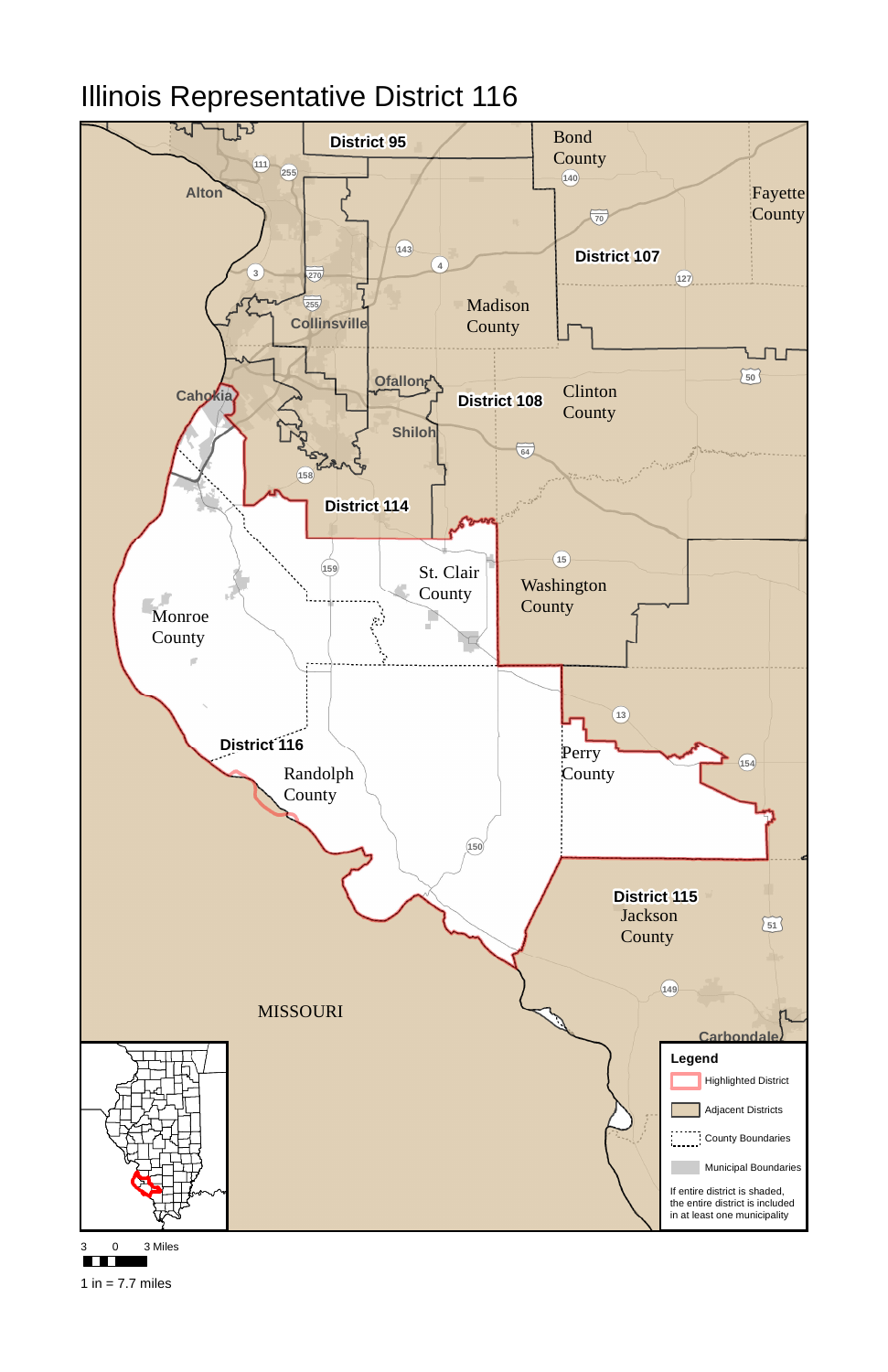## Representative District  $116$

(Encompasses the entirety of Monroe and Randolph Counties, and partially within Perry and St. Clair Counties):

Representative District 116 shall include that part of Illinois

beginning at the northwest corner of Centreville Twp in St. Clair County,

thence east along the Centreville / E. St Louis Twp border to the Union Pacific rail line,

thence south along the Union Pacific rail line for approximately 670 feet,

thence east for approximately 250 feet,

thence south for approximately 780 feet,

thence southwest for approximately 300 feet to the Union Pacific rail line,

thence southwest along the Union Pacific rail line to Curtis Steinburg Rd,

thence southeast along Curtis Steinburg Rd for approximately 650 feet,

thence south for approximately 750 feet,

thence southwest for approximately 480 feet,

thence south across the St. Louis Downtown airport for approximately 3030 feet to the terminus of St. Patrick Blvd,

thence southwest along St. Patrick Blvd to Range Ln

thence west along Range Ln to Camp Jackson Rd,

thence southeast along Camp Jackson Rd to Triple Lakes Rd,

thence continuing southeast along Prairie Du Pont Creek to the east border of Section 13, T1N, R10W  $(3<sup>rd</sup>$  principal meridian),

thence southeast for approximately 1700 feet to Mullins Rd,

thence southwest for approximately 1380 feet,

thence west for approximately 180 feet to the Sugar Loaf Twp border,,

thence south along the Sugar Loaf / Stookey Twp border and continuing south along the Sugarloaf / Millstadt Twp border to Rodemich Rd (State Rt 158),

thence east and northeast along Rodemich Rd (State Rt 158) to Veterans Dr,

thence south along Veterans Dr to W. Harrison St,

thence east along W. Harrison St to S. Jefferson Av,

thence north along S. Jefferson Av to E. Washington Av,

thence east along E. Washington Av to N. Kossuth St,

thence south along N. Kossuth St to E. Madison St,

thence southeast along E. Madison St to Urbana Rd,

thence continuing southeast and east along Urbana Rd to Schmidt Ln,

thence continuing east along Schmidt Ln to the Smithton Twp border,

thence south along the Smithton / Millstadt Twp border to the Prairie Du Long Twp border,

thence east along the Prairie Du Long / Smithton Twp border to Sand Rock Rd,

thence northeast along Sand Rock Rd for approximately 150 feet,

thence east and southeast for approximately 1300 feet to Elk Meadows Ln,

thence east along the Prairie Du Long / Smithton Twp border, and continuing east along the Freeburg / New Athens Twp border , and continuing east and northeast along the Fayetteville / Engelmann Twp

border to the Washington County border,

thence south along the Washington / St. Clair County border to the Randolph County border,

thence east along the Washington / Randolph County border to the Perry County border,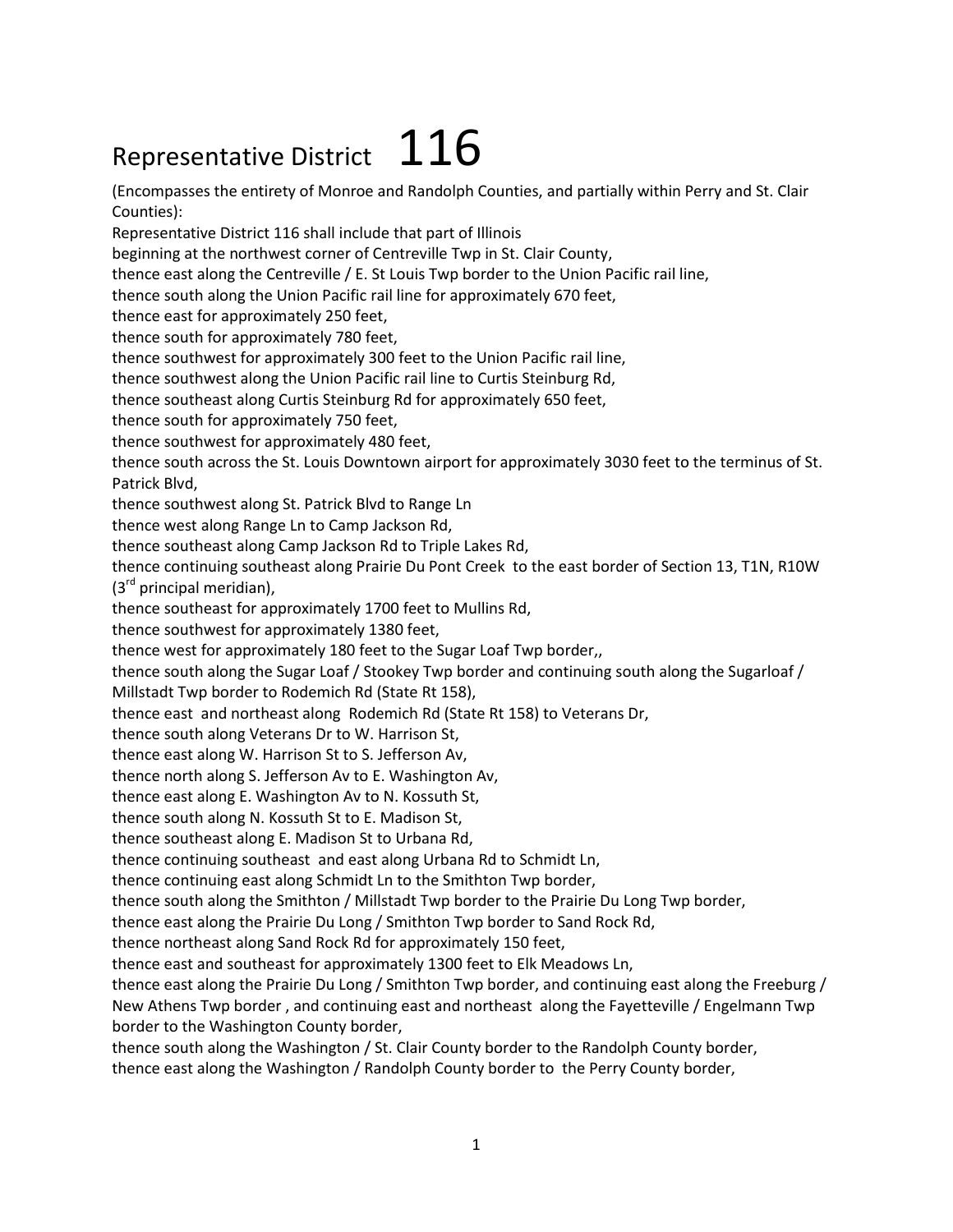thence south along the Randolph / Perry County border to the northwest corner of S ½ Section 31, T4S, R4W ( $3<sup>rd</sup>$  principal meridian),

thence east along the north border of S % Section 31, T4S, R4W (3 $^{rd}$  principal meridian) to the southwest corner of SE  $\frac{1}{4}$  NE  $\frac{1}{4}$  of Section 31, T4S, R4W (3<sup>rd</sup> principal meridian),

thence north along the west border of SE % NE % of Section 31, T4S, R4W (3<sup>rd</sup> principal meridian), and continuing north along the west border of NE % NE % of Section 31, T4S, R4W (3<sup>rd</sup> principal meridian), to Tulip Rd,

thence east along Tulip Rd to Snapdragon Rd,

thence south along Snapdragon Rd to Hollyhock Rd,

thence east along Hollyhock Rd to Daffodil Rd,

thence south along Daffodil Rd to 2100 Ln N,

thence east along 2100 Ln N to to Rose of Sharon Rd,

thence south along Rose of Sharon Rd to Mueller Hill Rd,

thence east , south and east along Mueller Hill Rd to State Rt 13,

thence southeast along State Rt 13 for approximately 775 feet to the rail crossing road,

thence northeast along the rail crossing road to the frontage road northeast of State Rt 13 and the Illinois Central Rail line,

thence southeast along the frontage road northeast of State Rt 13 and the Illinois Central Rail line to W. Lake Rd,

thence north along W. Lake Rd for approximately 980 feet,

thence east and northeast for approximately 2100 feet to Opposum Creek,

thence east along Opposum Creek to Beaucoup Creek,

thence northeast along Beaucoup Creek to a point approximately 400 feet southwest of the northeast corner of Section 7, T5S, R2W ( $3<sup>rd</sup>$  principal meridian),

thence southeast for 11,800 feet to the Union Pacific rail line,

thence northeast along the Union Pacific rail line to Blue Bunting Rd,

thence south along Blue Bunting Rd for approximately 150 feet,

thence east to the west border of Section 15, T5S, R2W ( $3<sup>rd</sup>$  principal meridian),

thence south along the west border of Section 15, T5S, R2W (3<sup>rd</sup> principal meridian) for approximately 490 feet,

thence southeast for approximately 3330 feet to District 204 Rd,

thence west and south along District 204 Rd to State Rt 154,

thence west along State Rt 154 to Pick Rd,

thence south along Pick Rd to the Illinois Central rail line,

thence southeast along the Illinois Central rail line to the DuQuion municipal border,

thence south along the DuQuion municipal border to W. North St (extended),

thence east along W. North St (extended), and continuing east along W. North St to N. Maple St,

thence north along N. Maple St to W. Perry St,

thence east along W. Perry St to N. Hickory St,

thence south along N. Hickory St to W. North St,

thence east along W. North St and W. North St (extended) to the Illinois Central rail line,

thence north along the Illinois Central rail line to E. Perry St,

thence east along E. Perry St (extended) and E. Perry St to N. Vine St,

thence north along N. Vine St to E. Cole St,

thence east along E. Cole St to N. Winters St,

thence south along N. Winters St to E. Keyes St,

thence east along E. Keyes St to N. Summers St,

thence north along N. Summers St for approximately 65 feet,